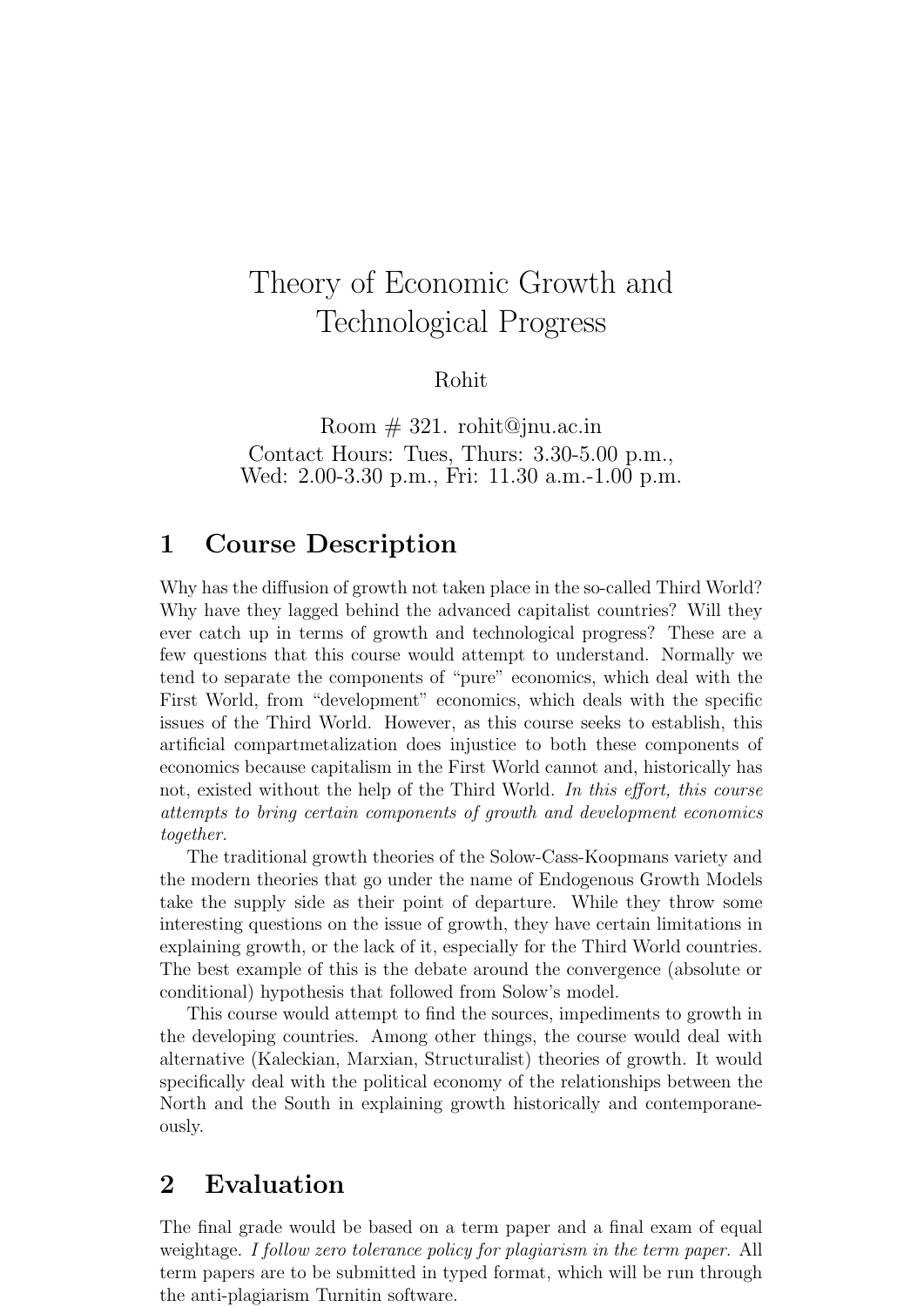# 3 Main Readings

- 1. References:
	- Patnaik, P. (1997) "Accumulation and Stability Under Capitalism", Clarendon Press, Oxford.
	- Aghion, P. and Howitt, P. (2009), The Economics of Growth, The MIT Press, Harvard. (some chapters)
	- Meier, G. (2005), *Biography of a Subject: An Evolution of Devel*opment Economics, OUP. (some chapters)
	- Brewer, Anthony (1990), Marxist Theories of Imperialism: A Critical Survey, Routledge, London and New York (some chapters)
- 2. Journal Articles: To be used as essential or suggested readings during the course.

# 4 Topics

### 4.1 Problems of Accumulation Under Capitalism

Topics covered: Stagnation Vs Full Employment Growth Path; NAIRU and Price Stability; Convergence Vs Unequal Interdependence.

Readings:

- Patnaik, ch. 1-3
- Sen, *Introduction*
- Kalecki, M. (1962), "Observations on the Theory of Economic Growth", Economic Journal.
- Aghion and Howitt, The Economics of Growth, Introduction.

#### 4.2 Invisible Hand and the Neoclassical Solution

. Topics covered: Solow-Cass-Koopmans Model, Exogenous Vs Endogenous technological progress, Absolute or Conditional Convergence. Readings:

- Solow, R.M. (1956), "A Contribution to the Theory of Economic Growth", Quarterly Journal of Economics, Vol. 70, pp. 65-94
- Barro and Sala-i-Martin, Economic Growth, ch. 1-2;
- Aghion and Howitt, *The Economics of Growth*, ch. 1